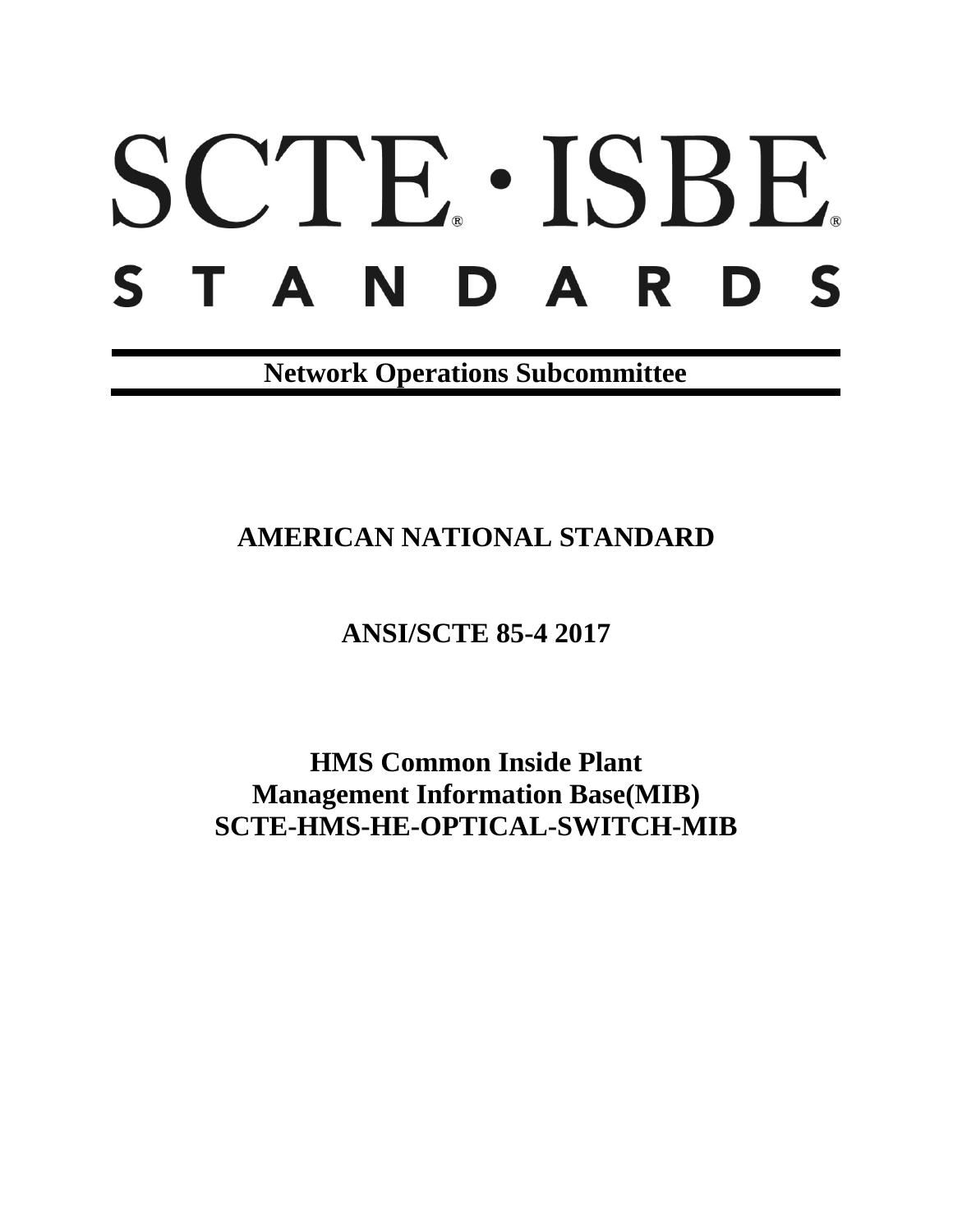# **NOTICE**

The Society of Cable Telecommunications Engineers (SCTE) / International Society of Broadband Experts (ISBE) Standards and Operational Practices (hereafter called "documents") are intended to serve the public interest by providing specifications, test methods and procedures that promote uniformity of product, interchangeability, best practices and ultimately the longterm reliability of broadband communications facilities. These documents shall not in any way preclude any member or non-member of SCTE•ISBE from manufacturing or selling products not conforming to such documents, nor shall the existence of such standards preclude their voluntary use by those other than SCTE•ISBE members.

SCTE•ISBE assumes no obligations or liability whatsoever to any party who may adopt the documents. Such adopting party assumes all risks associated with adoption of these documents, and accepts full responsibility for any damage and/or claims arising from the adoption of such documents.

Attention is called to the possibility that implementation of this document may require the use of subject matter covered by patent rights. By publication of this document, no position is taken with respect to the existence or validity of any patent rights in connection therewith. SCTE•ISBE shall not be responsible for identifying patents for which a license may be required or for conducting inquiries into the legal validity or scope of those patents that are brought to its attention.

Patent holders who believe that they hold patents which are essential to the implementation of this document have been requested to provide information about those patents and any related licensing terms and conditions. Any such declarations made before or after publication of this document are available on the SCTE•ISBE web site at [http://www.scte.org.](http://www.scte.org/)

> All Rights Reserved © Society of Cable Telecommunications Engineers, Inc. 2017 140 Philips Road Exton, PA 19341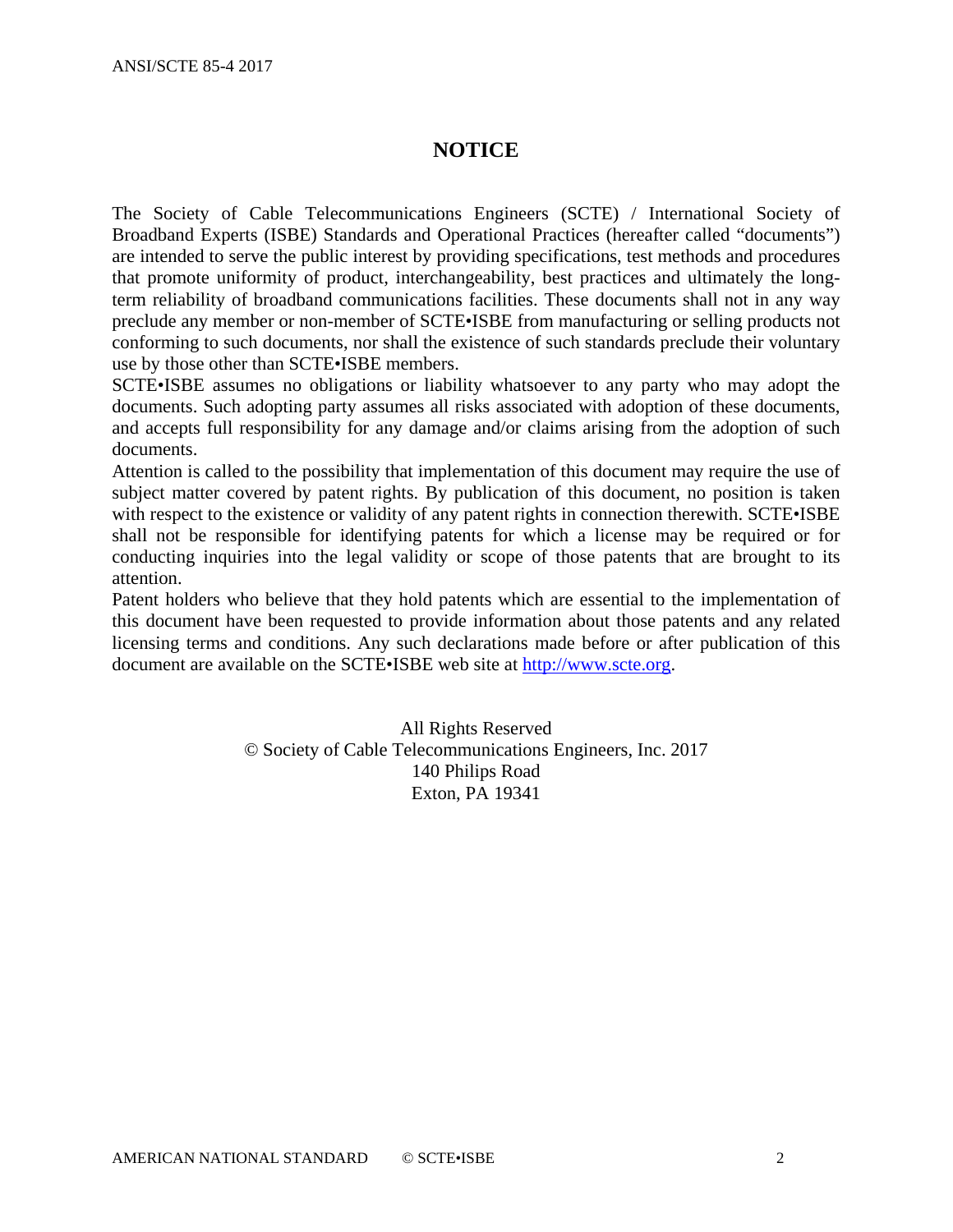# **CONTENTS**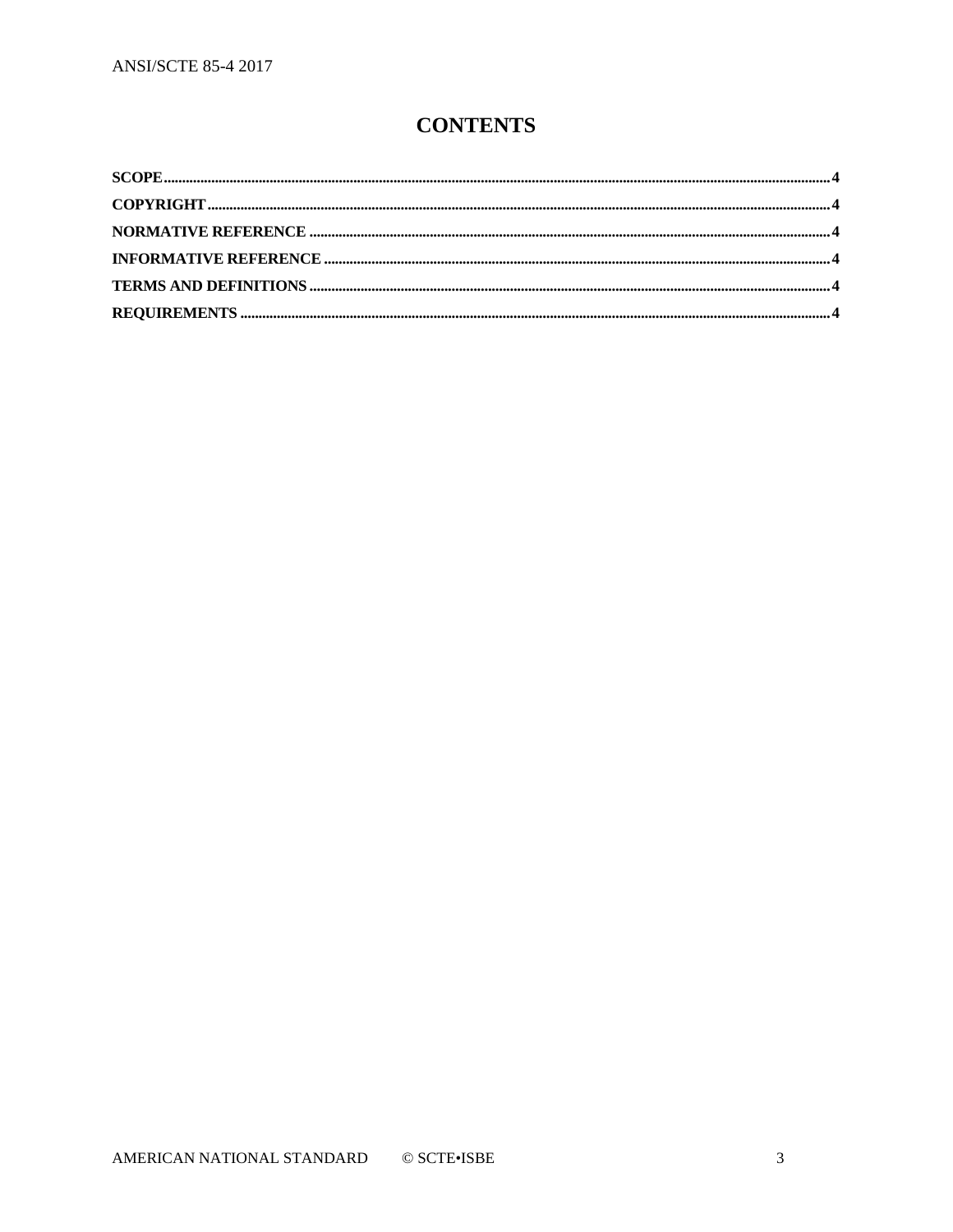# <span id="page-3-0"></span>**SCOPE**

This document is identical to SCTE 85-4 2009 except for informative components which may have been updated such as the title page, NOTICE text, headers and footers. No normative changes have been made to this document.

This document provides MIB definitions for HMS optical switch equipment present in the headend (or indoor) and is supported by a SNMP agent.

# <span id="page-3-1"></span>**COPYRIGHT**

The MIB definition found in this document may be incorporated directly in products without further permission from the copyright owner, SCTE.

### <span id="page-3-2"></span>**NORMATIVE REFERENCE**

IETF RFC 1907 SNMPv2-MIB IETF RFC 2578 SNMPv2-SMI IETF RFC 2579 SNMPv2-TC IETF RFC 2580 SNMPv2-CONF IETF RFC 2737 ENTITY-MIB SCTE 36 SCTE-ROOT SCTE 37 SCTE-HMS-ROOTS SCTE 38-11 SCTE-HMS-HEADENDIDENT-MIB SCTE 83-1 SCTE-HMS-HE-OPTIC-MIB SCTE 38-1 SCTE-HMS-HE-PROPERTY-MIB SCTE 84-1 SCTE-HMS-HE-COMMON-MIB

# <span id="page-3-3"></span>**INFORMATIVE REFERENCE**

None

# <span id="page-3-4"></span>**TERMS AND DEFINITIONS**

This document defines the following terms:

**Management Information Base (MIB)** – the specification of information in a manner that allows standard access through a network management protocol.

# <span id="page-3-5"></span>**REQUIREMENTS**

This section defines the mandatory syntax of the SCTE-HMS-HE-OPTICAL-SWITCH-MIB. It follows the IETF Simple Network Management Protocol (SNMP) for defining managed objects.

The syntax is given below.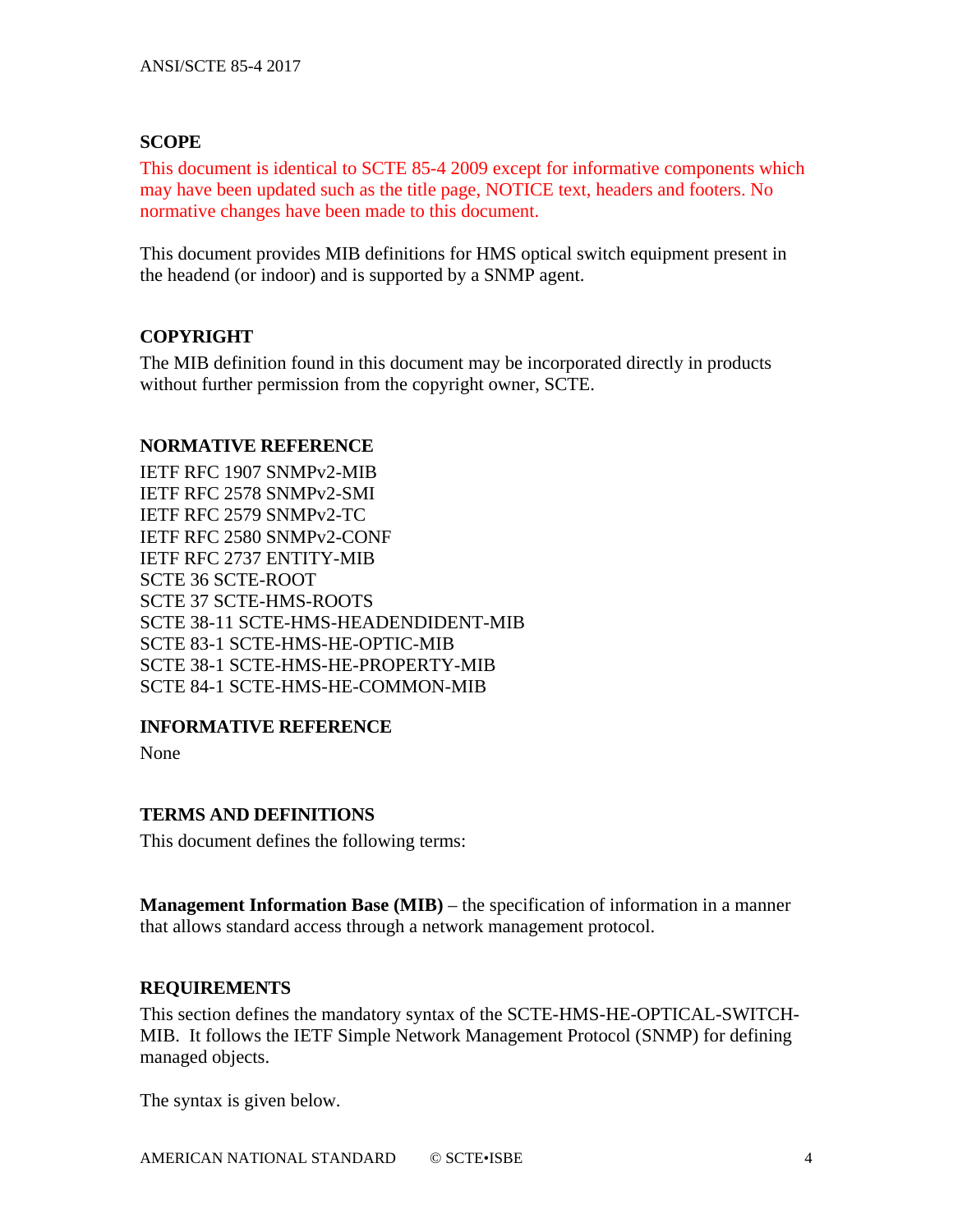### ANSI/SCTE 85-4 2017

### SCTE-HMS-HE-OPTICAL-SWITCH-MIB DEFINITIONS ::= BEGIN

### IMPORTS

 MODULE-COMPLIANCE, OBJECT-GROUP FROM SNMPv2-CONF OBJECT-TYPE, MODULE-IDENTITY, Unsigned32, Integer32 FROM SNMPv2-SMI DisplayString FROM SNMPv2-TC entPhysicalIndex FROM ENTITY-MIB HeFaultStatus,HeHundredthNanoMeter, HeTenthdB, HeTenthdBm, HeOnOffControl FROM SCTE-HMS-HEADENDIDENT-MIB heOpticalSwitchGroup FROM SCTE-HMS-HE-OPTICS-MIB;

heOpticalSwitchMIB MODULE-IDENTITY LAST-UPDATED "200310090000Z" -- Oct 9, 2003 ORGANIZATION "SCTE HMS Working Group" CONTACT-INFO "SCTE HMS Subcommittee, Chairman mailto: standards@SCTE.org"

**DESCRIPTION** 

 "The MIB module for the HMS HE Optical Switch module entities.

> This MIB module is for representing optical switch equipment present in the headend (or indoor) and is supported by a SNMP agent.

This MIB is limited in its scope and intended to describe an A-B (2 input and 1 output) or a crossbar optical switch. Up to 2 optical inputs and 2 outputs are supported. Any devices with more than 2 optical inputs or outputs shall be covered by another MIB.

This MIB does not intend to dictate all of the nuances involved in changing control settings (automatic or manual mode, changing switch controls in each possible mode combination). The most common desired behaviors are noted but specific switch operation and behavior are left to the optical switch vendors.

Not all control enumerations must be supported. This is noted in the variables that have optional enumerations.

Refer to the associated notes for information on what SNMP responses should be returned for unsupported enumerations."

 $::= \{ \text{heOpticalSwitchGroup 1} \}$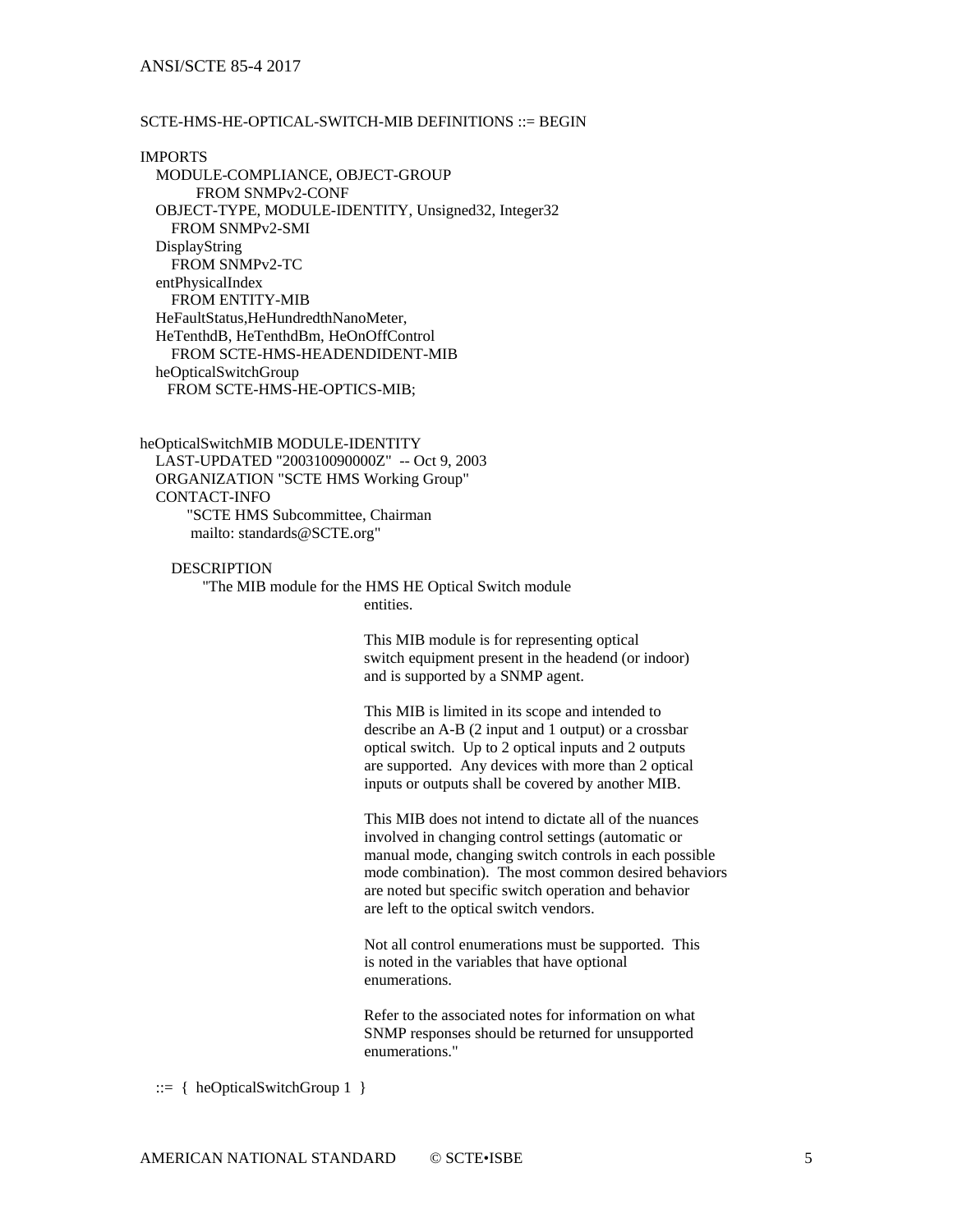### ANSI/SCTE 85-4 2017

### heOpSwitchMIBObjects OBJECT IDENTIFIER ::= { heOpticalSwitchMIB 1}

-- Every optical switch is modeled by the tables presented

-- in this MIB module. These tables extend the entPhysicalTable

-- according to RFC 2737. The extension index entPhysicalIndex uniquely

-- identifies the optical switch.

-- Every optical switch is also modeled by the following tables:

- entPhysicalEntry 1 row; (defined in document: RFC2737)
- -- heCommonEntry 1 row. (defined in document: HMS111)

-- Every optical switch module will have its alarms modeled by the table:

- -- propertyEntry x rows; (defined in document: HMS026)
- -- (where x is the nos. of alarmable analog properties supported
- -- by the optical switch)

| $- -$ | discretePropertyEntry - y rows; (defined in document: HMS026)     |
|-------|-------------------------------------------------------------------|
| $- -$ | (where y is the nos. of alarmable digital properties supported by |

the optical switch)

-- Every optical switch module will have a list of currently active

-- alarms modeled by the table:

- -- currentAlarmEntry z rows; (defined in document: HMS026) (where z is the nos. of current active alarms in the optical
- -- switch)
- 
- -- Thus, an A-B optical switch (2 optical inputs and one optical output)
- -- will be represented by one row in entPhysicalTable, one row in
- -- heCommonTable, one row in heOpSwitchUnitTable, two rows in
- -- heOpSwitchInputTable and one row in heOpSwitchOutputTable.
- -- Additionally, a crossbar optical switch (2 inputs and 2 outputs)
- -- will be represented by one row in entPhysicalTable, one row in
- -- heCommonTable, one row in heOpSwitchUnitTable, two rows
- -- in heOpSwitchInputTable and two rows in heOpSwitchOutputTable.

-- Correlation of outputs and inputs are indicated by the heOpSwitchState

- -- variable. Correlation of physical inputs and outputs to
- -- heOpSwitchInputTable and heOpSwitchOutputTables rows is indicated
- -- by the heOpSwitchInputDescription and heOpSwitchOutputDescription
- -- variables.

the Optical Switch Unit Table heOpSwitchUnitTable OBJECT-TYPE SYNTAX SEQUENCE OF HeOpSwitchUnitEntry MAX-ACCESS not-accessible STATUS current DESCRIPTION "A table containing information about Optical Switch used in an indoor environment."

::= { heOpSwitchMIBObjects 1 }

heOpSwitchUnitEntry OBJECT-TYPE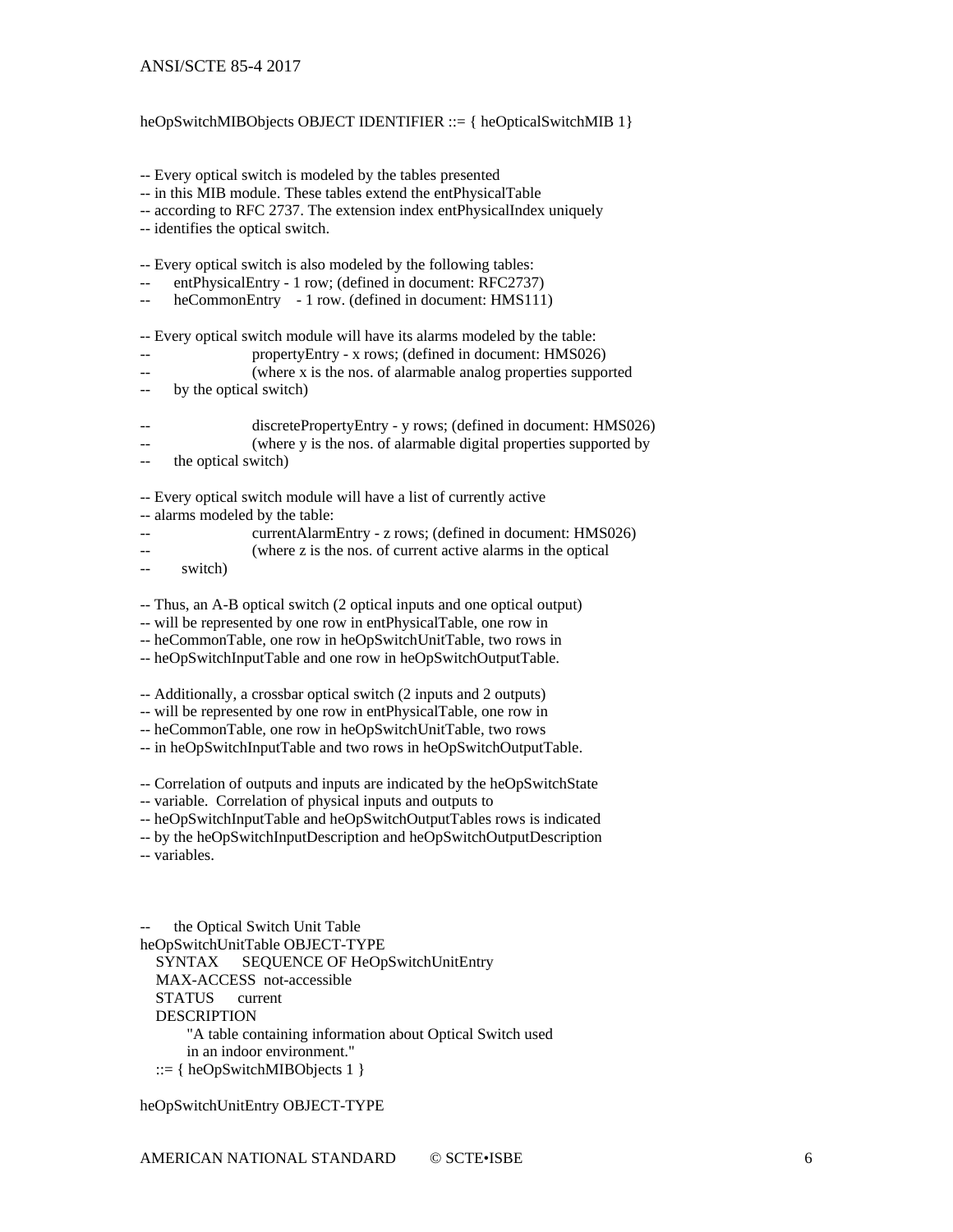SYNTAX HeOpSwitchUnitEntry MAX-ACCESS not-accessible STATUS current DESCRIPTION "List of information about each optical switch." INDEX { entPhysicalIndex }  $::= \{ \text{heOpSwitchUnitTable 1} \}$ HeOpSwitchUnitEntry ::= SEQUENCE { heOpSwitchMode INTEGER, heOpSwitchControl INTEGER, heOpSwitchRevertEnable HeOnOffControl, heOpSwitchState INTEGER,<br>heOpSwitchFailoverStatus HeFaultStatus, heOpSwitchFailoverStatus heOpSwitchBothInputStatus HeFaultStatus, heOpSwitchSelectWavelength HeHundredthNanoMeter, heOpSwitchHysteresis HeTenthdB, heOpSwitchWaitToRestoreTime Integer32 } heOpSwitchMode OBJECT-TYPE SYNTAX INTEGER { automatic(1), manual(2) } MAX-ACCESS read-write STATUS current DESCRIPTION "This controls and/or reports the switching mode. If automatic(1), the optical switch will evaluate the optical input status and make the decision to affect the switch state. If set to manual(2), the optical switch will not affect the switch state itself."  $::= \{ heOpSwitchUnitEntry 1 \}$ heOpSwitchControl OBJECT-TYPE SYNTAX INTEGER { pathA(1), pathB(2), cross(3),  $bar(4)$ , both $A(5)$ ,  $bothB(6)$  } MAX-ACCESS read-write STATUS current DESCRIPTION "Sets the intended state of the Optical Switch. The effect of this control will depend on the value of heOpSwitchMode. If heOpSwitchMode is set to automatic, the value this control is set to will be the preferred setting. If it is set to manual, the switch will assume this setting. Actual switch operation while changing switch control value(s) is up to the equipment vendor. For example, if the switch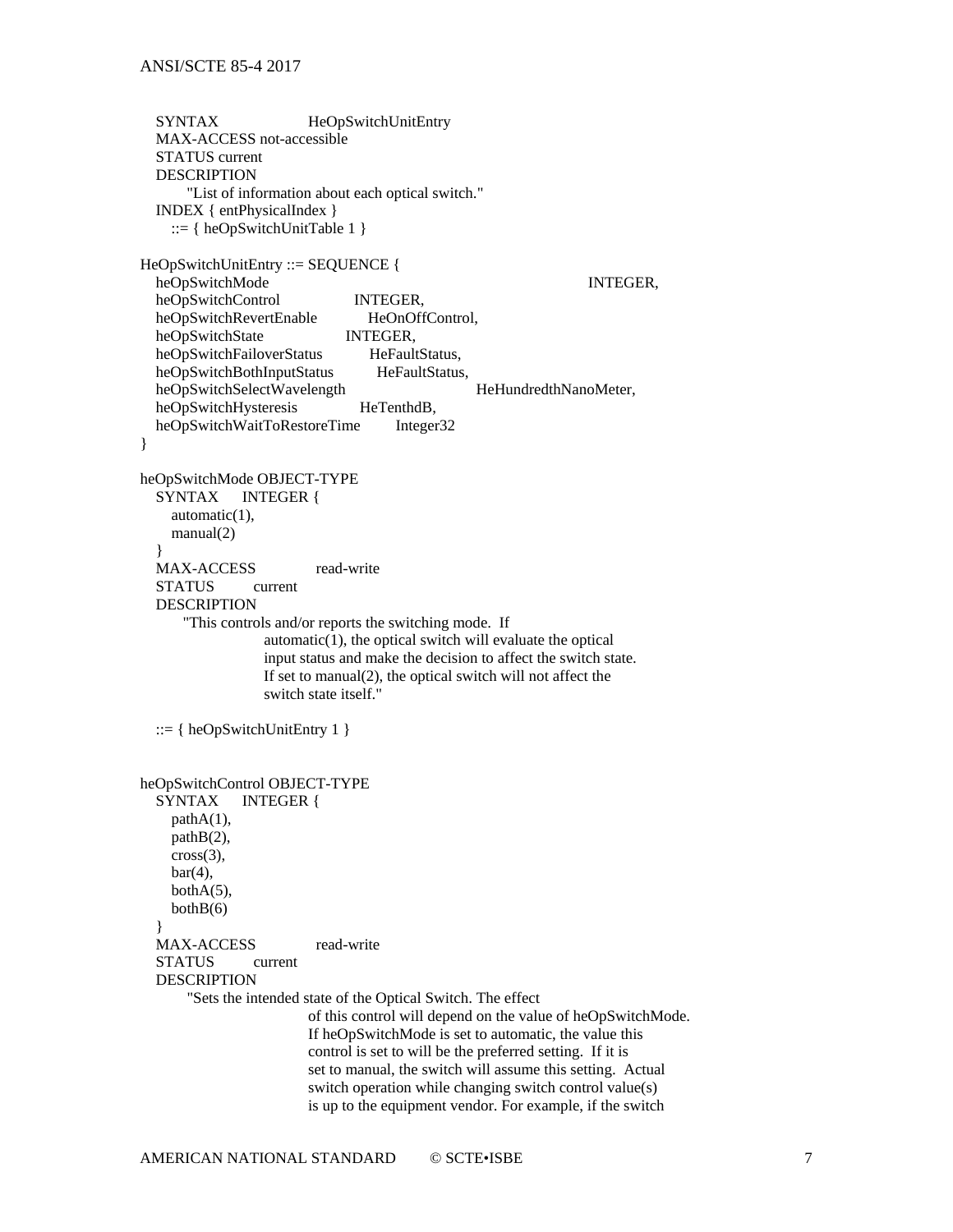is in manual mode and the operator tries to connect the output to an invalid input, the switch may or may not change state.

Not all enumerations must be supported. For example, an A-B optical switch may support only the pathA and pathB enumerations while a cross-bar switch may support cross, bar, bothA or bothB or only cross and bar but not pathA and pathB enumerations. See the note below about the expected SNMP response.

 A value pathA(1) connects the switch output to side A (first input) of the switch. This enumeration is intended for use by an A-B switch.

 A value pathB(2) connects the switch output to side B (second input) of the switch. This enumeration is intended for use by an A-B switch.

A value cross(3) connects the switch outputs to the inputs

as follows:

 Side A (first or primary) output is connected to side B (second or alternate) input.

Side B (second or alternate) output is connected to

side A (first or primary) input.

This enumeration is intended for use by a cross-bar switch. A value bar(4) connects the switch outputs to the inputs as

follows:

 Side A (first or primary) output is connected to side A (first or primary) input.

Side B (second or alternate) output is connected to

side B (second or alternate) input.

This enumeration is intended for use by a cross-bar switch.

A value bothA(5) connects the switch outputs to the inputs as

follows:

 Side A (first or primary) output is connected to side A (first or primary) input.

Side B (second or alternate) output is connected to

side A (first or primary) input.

This enumeration is intended for use by a cross-bar switch.

A value both $B(6)$  connects the switch outputs to the inputs

as follows:

 Side A (first or primary) output is connected to side B (second or alternate) input. Side B (second or alternate) output is connected to side B (second or alternate) input.

This enumeration is intended for use by a cross-bar switch.

\*\*\* IMPORTANT \*\*\*

 It is NOT required that an optical switch support all enumerations. A SET request for an unsupported value shall yield a badValue(3) error by an SNMPv1 agent or an inconsistentValue(12) by an SNMPv2 agent."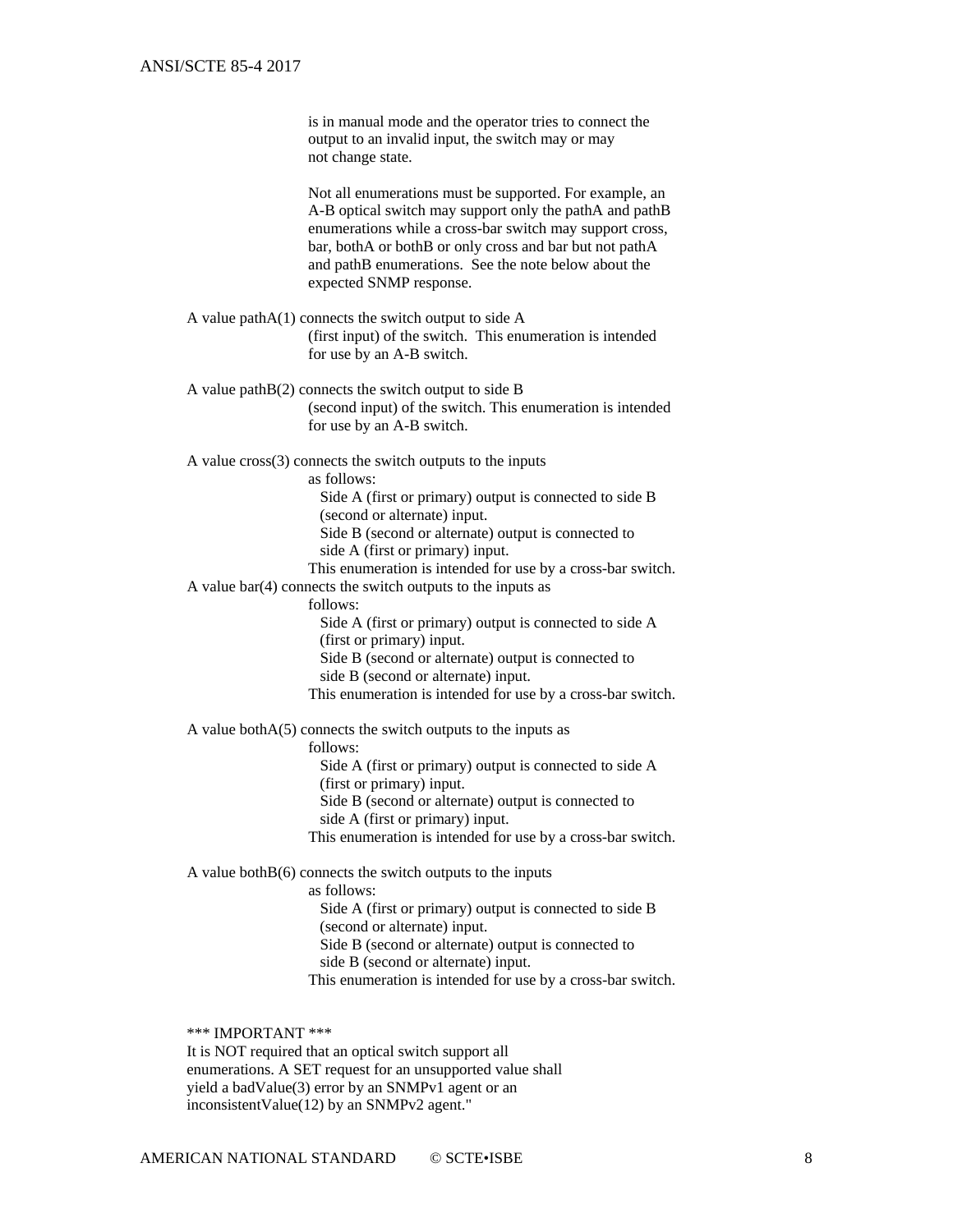::= { heOpSwitchUnitEntry 2 }

heOpSwitchRevertEnable OBJECT-TYPE SYNTAX HeOnOffControl MAX-ACCESS read-write STATUS current DESCRIPTION "This controls the use of revertive switching.

> If set to on, the switch will attempt to go back to the preferred settings indicated by heOpSwitchControl if heOpSwitchMode is set to automatic, and the input status of the preferred input is normal. The switch will not attempt to revert to the settings indicated by heOpSwitchControl until heOpSwitchWaitToRestoreTime (if supported) has expired since the preferred input was restored to normal levels.

 If set to off, the switch will not attempt to go back to the preferred settings indicated by heOpSwitchControl if heOpSwitchMode is set to automatic, and the input status of the preferred input is normal. "

```
 ::= \{ \text{heOpSwitchUnitEntry } 3 \}
```

```
heOpSwitchState OBJECT-TYPE
   SYNTAX INTEGER {
     pathA(1),
     pathB(2),
               cross(3),
               bar(4).
               bothA(5),
               bothB(6) }
```
 MAX-ACCESS read-only STATUS current DESCRIPTION

> "Reports the state of the Optical Switch. Not all enumerations must be supported. For example, an A-B optical switch may support only the pathA and pathB enumerations while a cross-bar switch may support cross, bar, bothA or bothB or only cross and bar but not pathA and pathB enumerations.

A value path $A(1)$  indicates that the switch output is being fed by side A (first input) of the switch. This enumeration is intended for use by an A-B switch.

 A value pathB(2) indicates that the switch output is being fed by side B (second input) of the switch. This enumeration is intended for use by an A-B switch.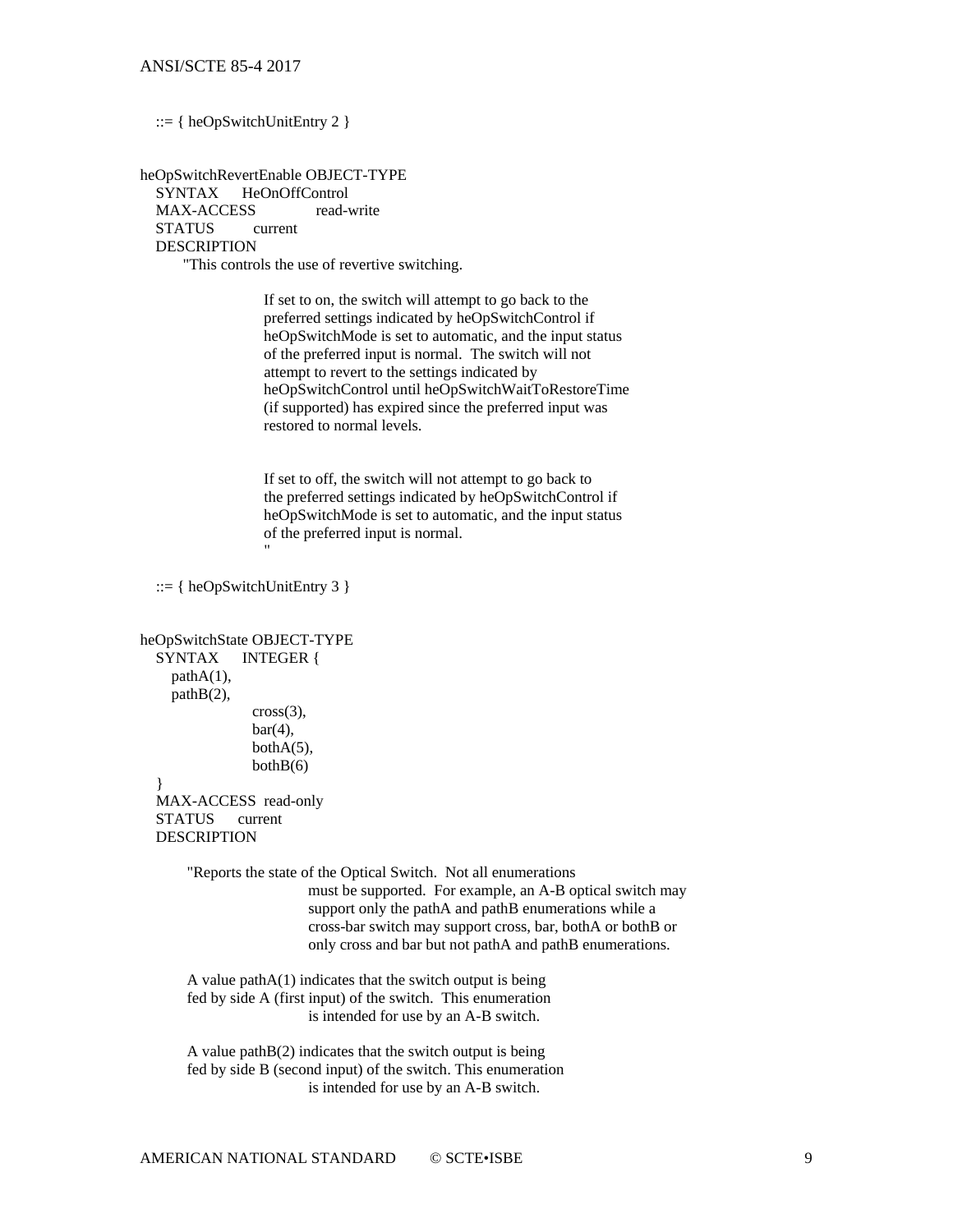A value cross(3) indicates that the switch outputs are fed as

follows:

 Side A (first or primary) output is connected to side B (second or alternate) input.

 Side B (second or alternate) output is connected to side A (first or primary) input.

This enumeration is intended for use by a cross-bar switch.

A value bar(4) indicates that the switch outputs are fed as

follows:

 Side A (first or primary) output is connected to side A (first or primary) input. Side B (second or alternate) output is connected to side B (second or alternate) input. This enumeration is intended for use by a cross-bar switch.

A value bothA(5) indicates that the switch outputs are fed as

follows:

 Side A (first or primary) output is connected to side A (first or primary) input. Side B (second or alternate) output is connected to side A (first or primary) input. This enumeration is intended for use by a cross-bar switch.

A value bothB(6) indicates that the switch outputs are fed as

follows:

 Side A (first or primary) output is connected to side B (second or alternate) input. Side B (second or alternate) output is connected to side B (second or alternate) input. This enumeration is intended for use by a cross-bar switch."

 $::= \{ \text{heOpSwitchUnitEntry 4 } \}$ 

heOpSwitchFailoverStatus OBJECT-TYPE SYNTAX HeFaultStatus MAX-ACCESS read-only STATUS current DESCRIPTION "The integral status of both inputs.

> A value is fault(2), if current switch state heOpSwitchState is different than the preferred setting heOpSwitchControl, otherwise, it is normal(1).

 This object must provide for the alarm management capabilities with a corresponding entry in the discretePropertyTable of SCTE-HMS-PROPERTY-MIB (HMS026).

 An alarm shall be recorded as an entry in the currentAlarmTable of SCTE-HMS-PROPERTY-MIB (HMS026).

A log record shall be added as an entry in the heCommonLogTable.

An heCommonAlarmEvent notification shall be sent."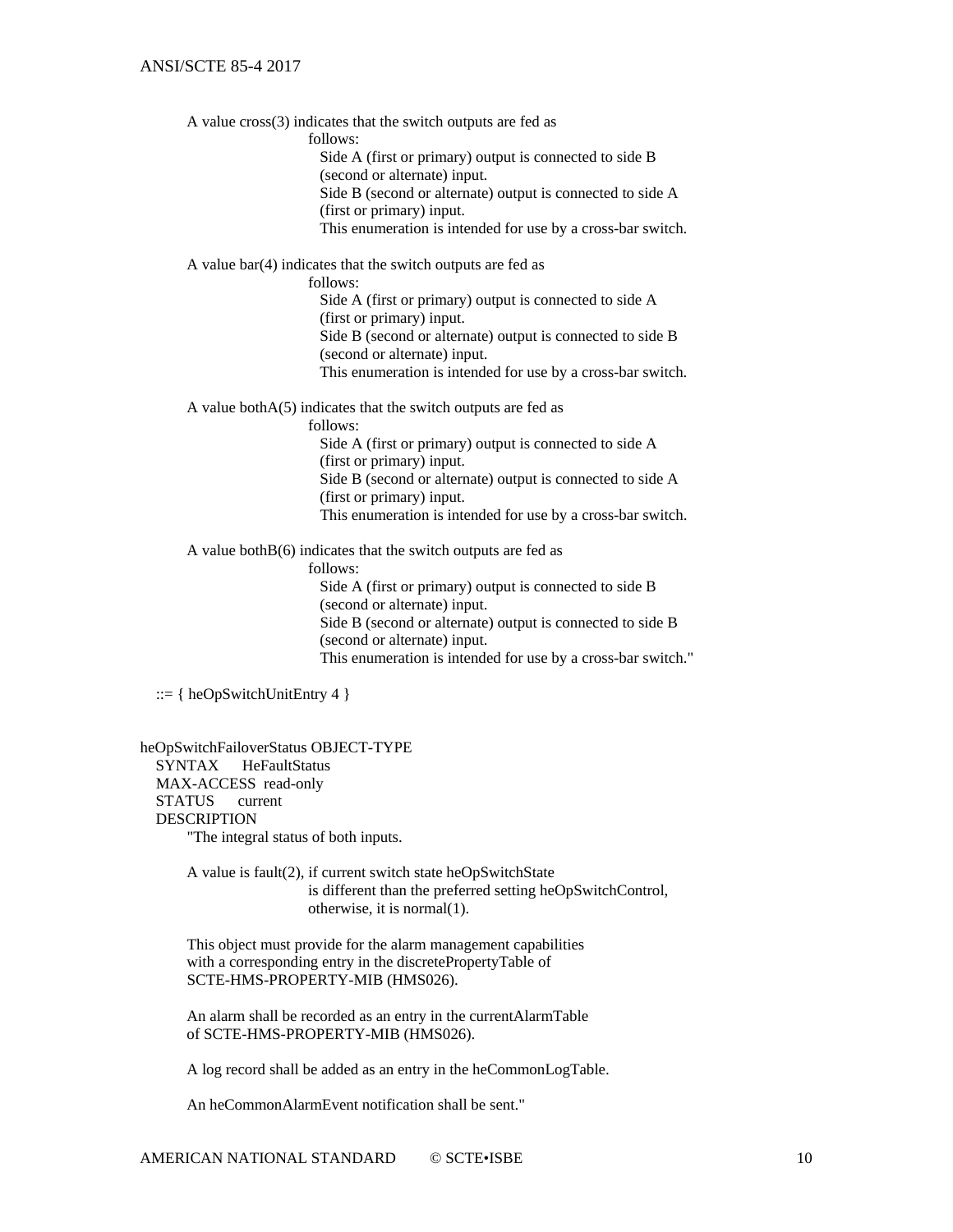::=  $\{heOpSwitchUnitEntry 5\}$ 

heOpSwitchBothInputStatus OBJECT-TYPE SYNTAX HeFaultStatus MAX-ACCESS read-only STATUS current DESCRIPTION "The integral status of both inputs.

> A value is fault(2), if both input levels are below the nominal value; otherwise, it is normal(1).

 This object must provide for the alarm management capabilities with a corresponding entry in the discretePropertyTable of SCTE-HMS-PROPERTY-MIB (HMS026).

 An alarm shall be recorded as an entry in the currentAlarmTable of SCTE-HMS-PROPERTY-MIB (HMS026).

A log record shall be added as an entry in the heCommonLogTable.

An heCommonAlarmEvent notification shall be sent."

 $::= \{ heOpSwitchUnitEntry 6 \}$ 

heOpSwitchSelectWavelength OBJECT-TYPE

 SYNTAX HeHundredthNanoMeter UNITS "0.01 nm" MAX-ACCESS read-write STATUS current DESCRIPTION "Wavelength feeding the particular input of the optical switch. Typical values might be 131000 (1310 nm) and 155000 (1550 nm)."  $::= \{ \text{heOpSwitchUnitEntry 7 } \}$ 

heOpSwitchHysteresis OBJECT-TYPE SYNTAX HeTenthdB (-20..20) UNITS "0.1 dB" MAX-ACCESS read-write STATUS current DESCRIPTION "Controls switch input hysteresis amount. The amount of hysteresis used and the ability to change it is to be determined by the vendor." ::= { heOpSwitchUnitEntry 8 }

heOpSwitchWaitToRestoreTime OBJECT-TYPE SYNTAX Integer32 UNITS "1 sec" MAX-ACCESS read-write STATUS current DESCRIPTION "Controls hysteresis time in sec.

If in automatic switching mode and revert mode is enabled,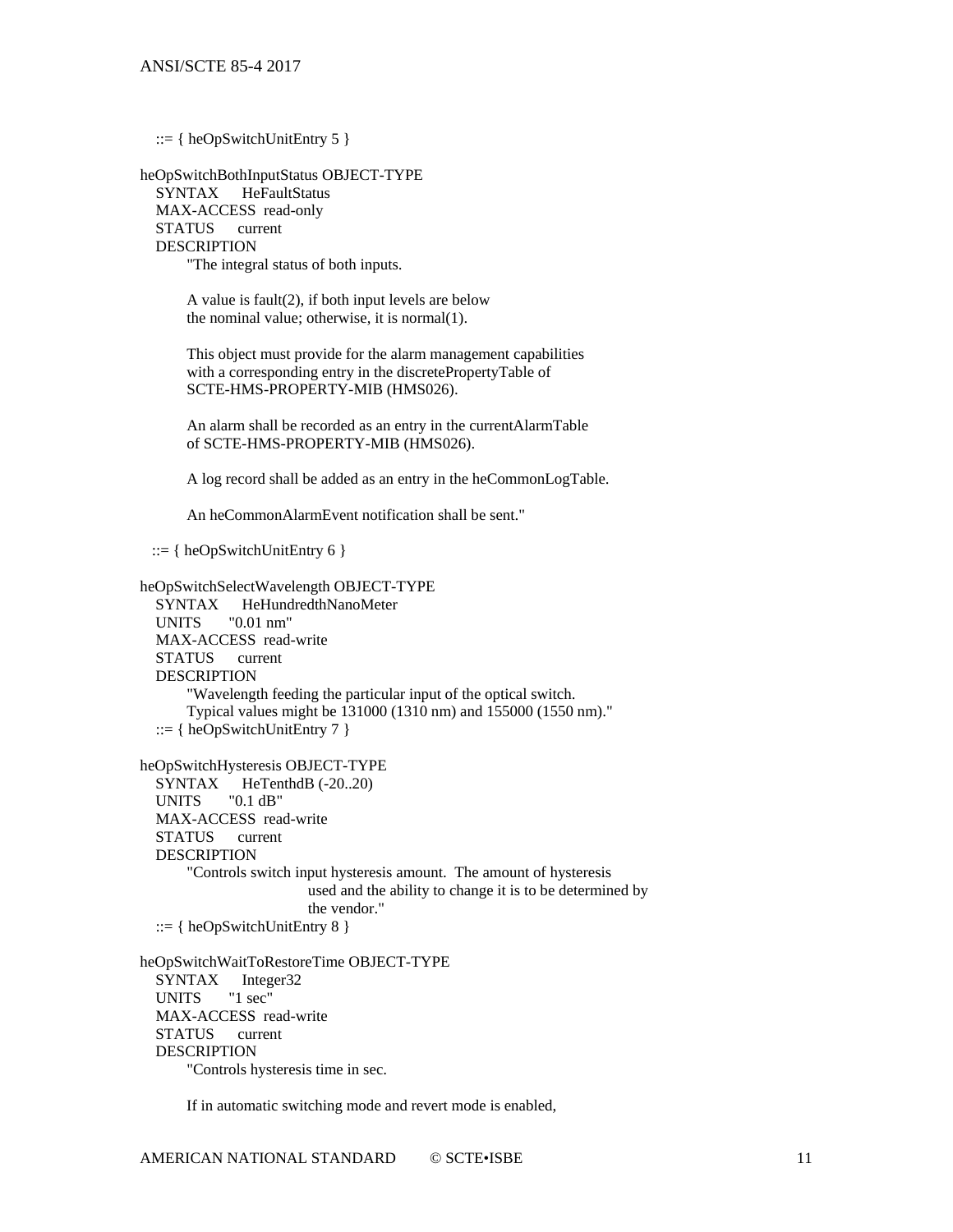```
a switch back to the original side will be delayed for 
the time specified by this object."
```

```
 ::= \{ \text{heOpSwitchUnitEntry 9 } \}
```

```
the Optical Switch Input Table
heOpSwitchInputTable OBJECT-TYPE
   SYNTAX SEQUENCE OF HeOpSwitchInputEntry
   MAX-ACCESS not-accessible
   STATUS current
   DESCRIPTION
       "A table containing information about each Optical Switch 
                       input used in an indoor environment."
  ::= { heOpSwitchMIBObjects 2 }
heOpSwitchInputEntry OBJECT-TYPE
   SYNTAX HeOpSwitchInputEntry
   MAX-ACCESS not-accessible
   STATUS current
   DESCRIPTION
       "List of information about each optical switch input."
   INDEX { entPhysicalIndex, heOpSwitchInputIndex }
    ::= \{heOpSwitchInputTable 1\}HeOpSwitchInputEntry ::= SEQUENCE
{ 
  heOpSwitchInputIndex Unsigned32,
   heOpSwitchInputOpticalLevel HeTenthdBm,
   heOpSwitchSetInputPowerThreshold HeTenthdBm, 
  heOpSwitchInputStatus HeFaultStatus,
   heOpSwitchInputDescription DisplayString
}
heOpSwitchInputIndex OBJECT-TYPE
   SYNTAX Unsigned32
   MAX-ACCESS not-accessible
   STATUS current
   DESCRIPTION
       "Index number corresponding to the Optical Input."
   ::= {heOpSwitchInputEntry 1}heOpSwitchInputOpticalLevel OBJECT-TYPE
  SYNTAX HeTenthdBm<br>UNITS "0.1 dBm"
            "0.1 dBm"
   MAX-ACCESS read-only
   STATUS current
   DESCRIPTION
       "The measured optical input power for the optical switch."
   ::= {heOpSwitchInputEntry 2 }heOpSwitchSetInputPowerThreshold OBJECT-TYPE
  SYNTAX HeTenthdBm<br>UNITS "0.1 dBm"
            "0.1 dBm"
   MAX-ACCESS read-write
   STATUS current
```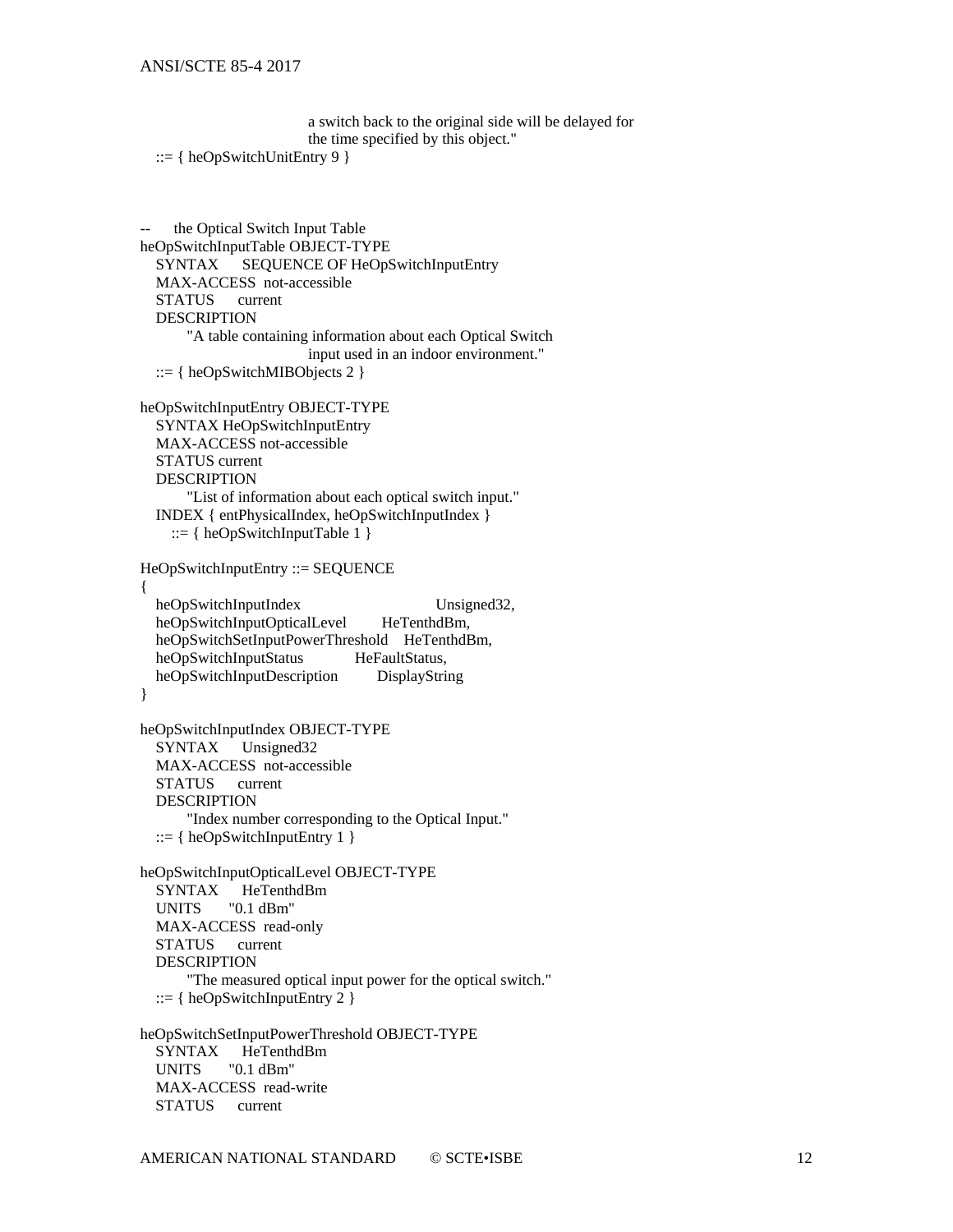**DESCRIPTION** 

 "Input power switchover point for this input." ::=  $\{heOpSwitchInputEntry\}$ 

heOpSwitchInputStatus OBJECT-TYPE SYNTAX HeFaultStatus MAX-ACCESS read-only STATUS current DESCRIPTION

"The integral status of the input.

 A value is fault(2), if the input levels are not in the nominal range; otherwise, it is normal(1).

 This object must provide for the alarm management capabilities with a corresponding entry in the discretePropertyTable of SCTE-HMS-PROPERTY-MIB (HMS026).

 An alarm shall be recorded as an entry in the currentAlarmTable of SCTE-HMS-PROPERTY-MIB (HMS026).

A log record shall be added as an entry in the heCommonLogTable.

An heCommonAlarmEvent notification shall be sent."

::=  $\{heOpSwitchInputEntry 4\}$ 

```
heOpSwitchInputDescription OBJECT-TYPE
       SYNTAX DisplayString (SIZE (0..32))
       MAX-ACCESS read-only
       STATUS current
       DESCRIPTION
               "A description of the switch input. The description text is 
               to be determined by the equipment manufacturer. For example, 
               Input A or Side B."
  ::= { heOpSwitchInputEntry 5 }
```
the Optical Switch Output Table heOpSwitchOutputTable OBJECT-TYPE SYNTAX SEQUENCE OF HeOpSwitchOutputEntry MAX-ACCESS not-accessible STATUS current DESCRIPTION "A table containing information about each Optical Switch output used in an indoor environment." ::= { heOpSwitchMIBObjects 3 }

heOpSwitchOutputEntry OBJECT-TYPE SYNTAX HeOpSwitchOutputEntry MAX-ACCESS not-accessible STATUS current DESCRIPTION "List of information about each optical switch output." INDEX { entPhysicalIndex, heOpSwitchOutputIndex }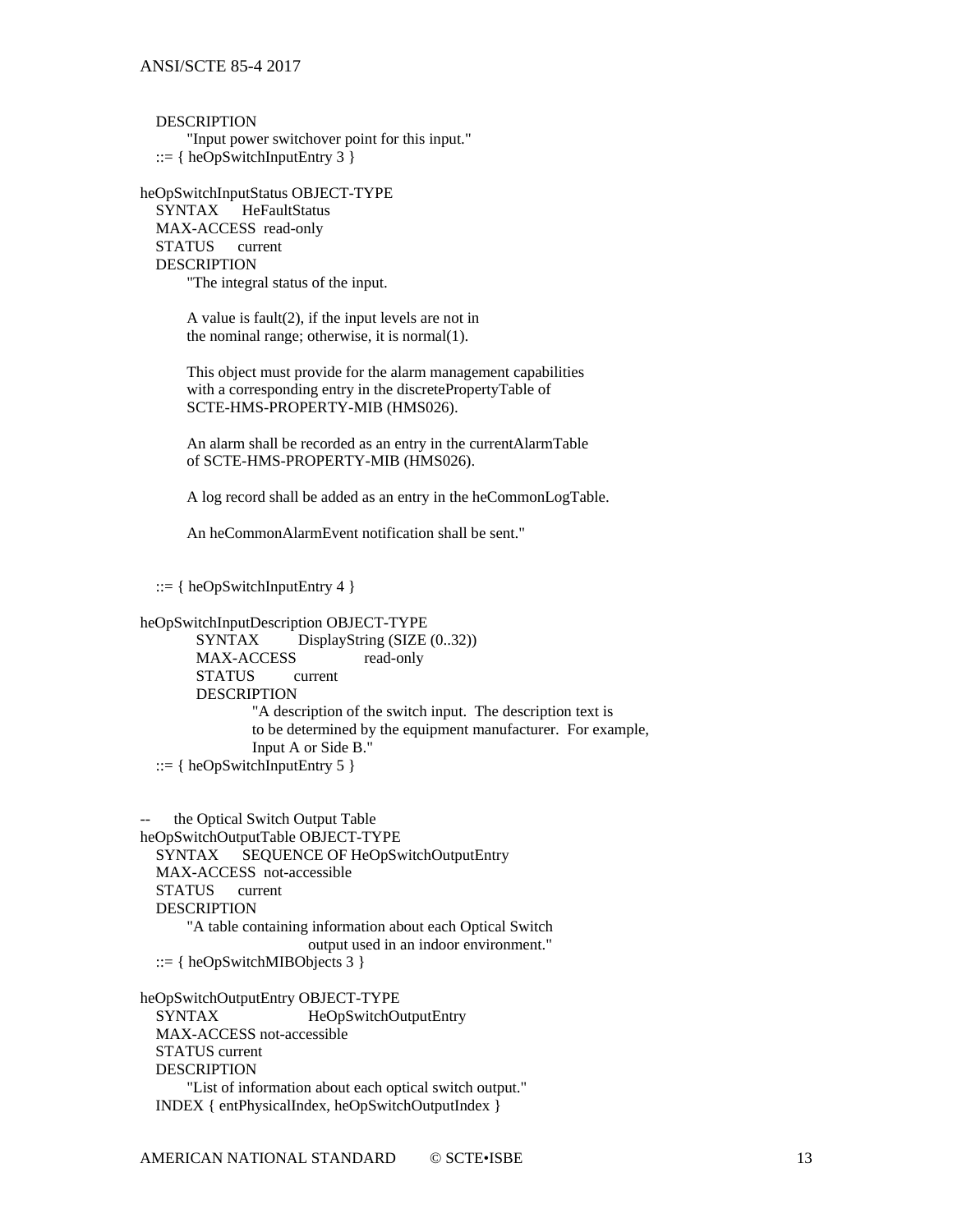```
::= \{heOpSwitchOutputTable 1\}HeOpSwitchOutputEntry ::= SEQUENCE
{
  heOpSwitchOutputIndex Unsigned32,
   heOpSwitchOutputDescription DisplayString 
}
heOpSwitchOutputIndex OBJECT-TYPE
   SYNTAX Unsigned32
   MAX-ACCESS not-accessible
   STATUS current
   DESCRIPTION
       "Index number corresponding to the Optical Output."
  ::= \{heOpSwitchOutputEntry 1\}heOpSwitchOutputDescription OBJECT-TYPE
       SYNTAX DisplayString (SIZE (0..32))
       MAX-ACCESS read-only
       STATUS current
       DESCRIPTION
               "A description of the switch output. The description text is 
              to be determined by the equipment manufacturer. For example, 
              Output A or Secondary Output."
  ::= { heOpSwitchOutputEntry 2 }
-- conformance information
heOpSwitchMIBConformance OBJECT IDENTIFIER ::= { heOpticalSwitchMIB 2 }
heOpSwitchMIBCompliances OBJECT IDENTIFIER ::= { heOpSwitchMIBConformance 1 }
heOpSwitchMIBGroups OBJECT IDENTIFIER ::= { heOpSwitchMIBConformance 2 }
heOpSwitchBasicCompliance MODULE-COMPLIANCE
   STATUS current
   DESCRIPTION
       "The compliance statement for SNMP HMS Headend Optical 
                      Switch entities which implement the SNMP 
                      heOpticalSwitchMIB."
   MODULE -- this module
     MANDATORY-GROUPS { heOpSwitchUnitMandatoryGroup,
                         heOpSwitchInputMandatoryGroup,
                                               heOpSwitchOutputMandatoryGroup
 }
   ::= { heOpSwitchMIBCompliances 1 }
heOpSwitchUnitMandatoryGroup OBJECT-GROUP
   OBJECTS { 
                             heOpSwitchMode,
```
heOpSwitchControl, heOpSwitchState, heOpSwitchFailoverStatus